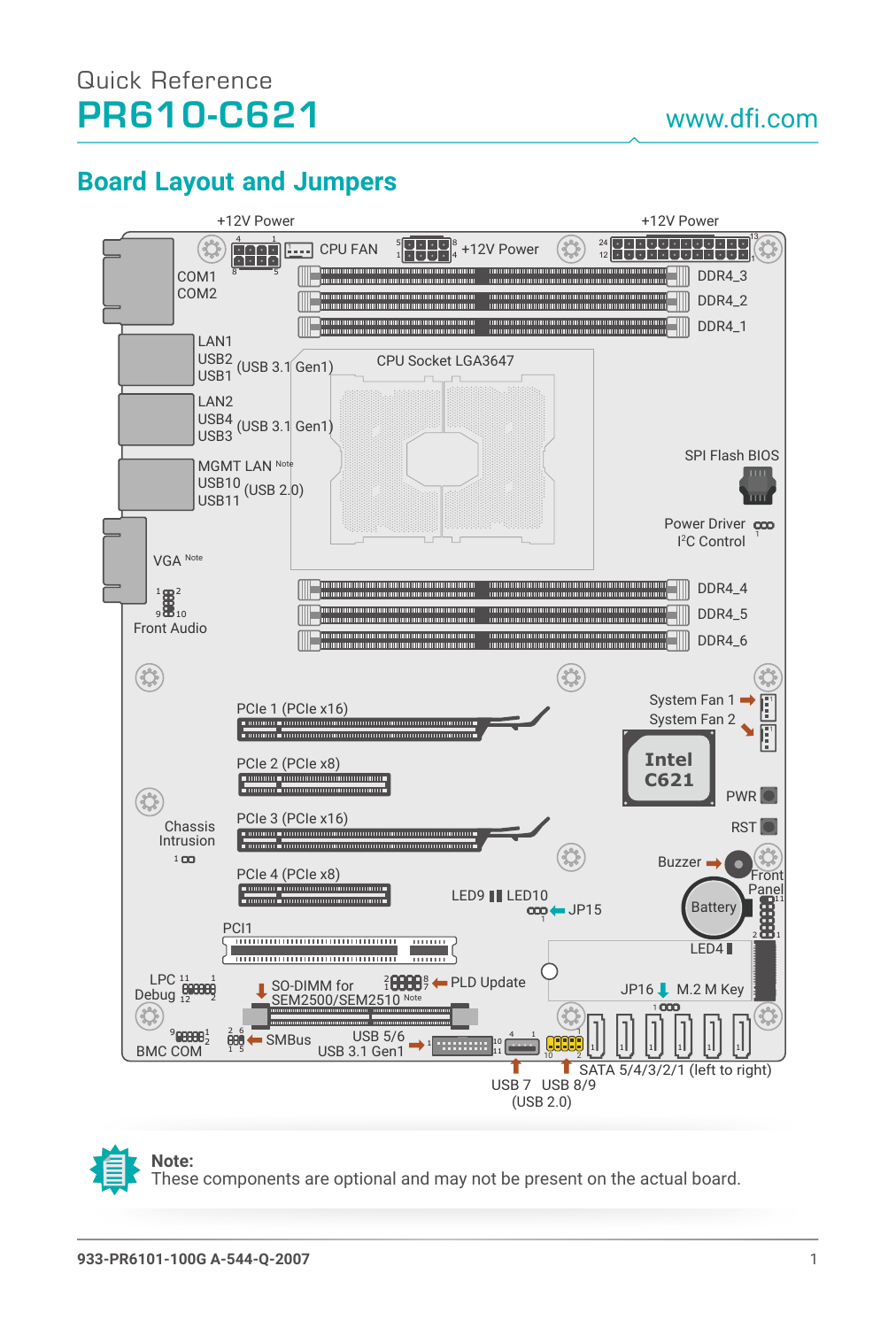| Clear CMOS Data           | JP15     |
|---------------------------|----------|
| Normal (default)          | 1-2 On   |
| Clear CMOS Data           | $2-3$ On |
|                           |          |
| <b>ME Firmware Update</b> | JP16     |
| Normal (default)          | $1-2$ On |

# **Pin Assignment**

## **Front Audio**

| Pin | Assignment | Pin. | Assignment      |
|-----|------------|------|-----------------|
|     | Mic-I      | 2    | GND             |
| 3   | Mic-R      | 4    | ACZ DET#        |
| 5   | Line-Out-R | 6    | Mic-JD (sense)  |
| 7   | GND        | 8    | KFY             |
| q   | Line-Out-L | 10   | Line-JD (sense) |

## **SMBus**

|    | Pin Assignment     |    | Pin Assignment    |
|----|--------------------|----|-------------------|
|    | 3V3SB              | 2. | GND               |
| 3  | <b>SMBus Clock</b> | 4  | <b>SMBus DATA</b> |
| .5 | <b>SMBus Alert</b> | h  |                   |

### **Chassis Intrusion**

| <b>Pin</b> Function | Pin Function |
|---------------------|--------------|
| Signal              | GND          |

## **BMC COM Port**

|   | Pin Assignment |   | Pin Assignment |
|---|----------------|---|----------------|
|   | <b>DCD</b>     | 2 | <b>DSR</b>     |
| 3 | <b>RX</b>      | 4 | <b>RTS</b>     |
| 5 | <b>TX</b>      | 6 | <b>CTS</b>     |
| 7 | <b>DTR</b>     | 8 | RI             |
|   | GND            |   |                |





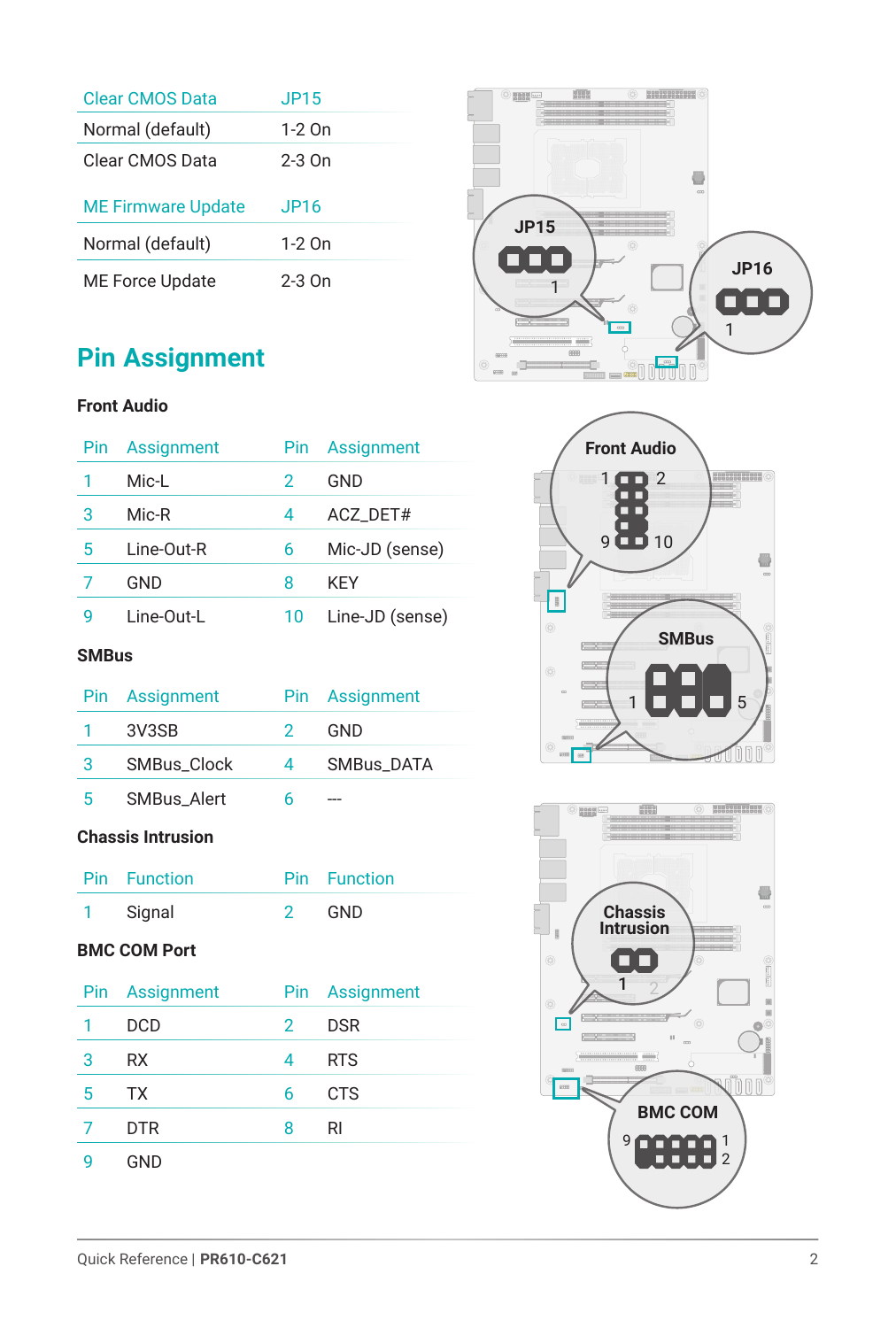#### **LPC (for Debug Port 80)**

|    | Pin Assignment   | Pin               | Assignment       |
|----|------------------|-------------------|------------------|
| 1  | <b>CLK</b>       | $\mathcal{P}$     | LAD1             |
| 3  | RST#             | 4                 | LAD <sub>0</sub> |
| 5  | Frame#           | 6                 | VCC <sub>3</sub> |
| 7  | LAD <sub>3</sub> | 8                 | GND              |
| 9  | LAD <sub>2</sub> | 10                |                  |
| 11 | <b>SERIRQ</b>    | $12 \overline{ }$ | N.C.             |

### **JTAG PLD Update**

| Pin | Assignment   | Pin. | Assignment              |
|-----|--------------|------|-------------------------|
|     | 3V3SB        | 2.   | Test Data Out           |
| 3   | Test Data In | Δ    | FN N                    |
| 5   | Reset        | 6    | <b>Test Mode Select</b> |
|     | GND          | 8    | <b>Test Clock</b>       |

## **USB 2.0 (USB 8-9)**

| Pin | Assignment |    | Pin Assignment |
|-----|------------|----|----------------|
|     | <b>VCC</b> | 2  | VCC            |
| 3   | USB8_D-    | 4  | USB9 D-        |
| 5   | USB8 D+    | 6  | USB9 D+        |
|     | <b>GND</b> | 8  | GND            |
|     | <b>KFY</b> | 10 | N.C.           |

## **Front Panel**